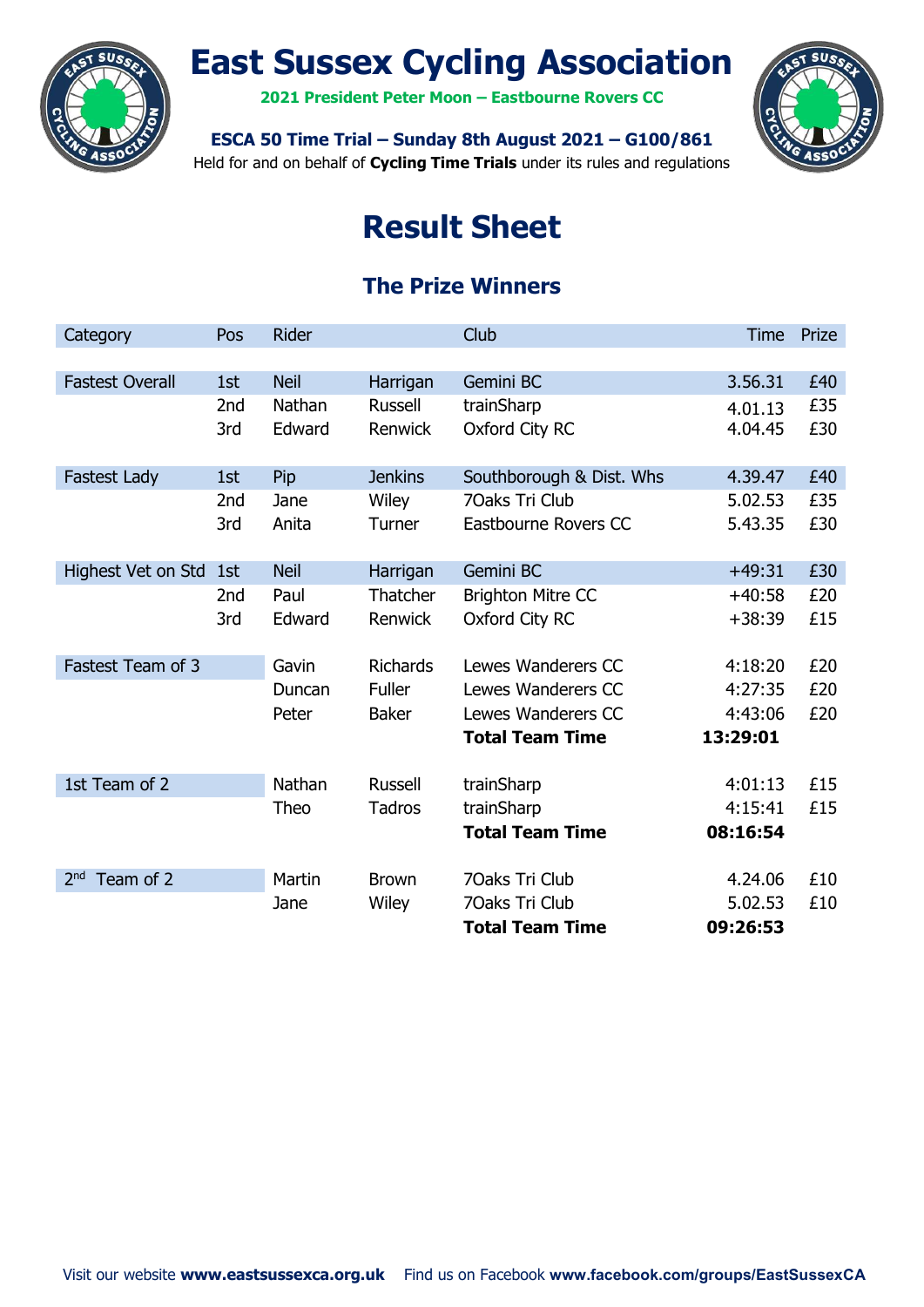# ESCA 50m Time Trial – Sunday 13th June 2021 – G50/90

Held for and on behalf of Cycling Time Trials under its rules and regulations

|            |  | Kent                     | TN8 7HU                                                                                                        |
|------------|--|--------------------------|----------------------------------------------------------------------------------------------------------------|
| Email:     |  |                          |                                                                                                                |
| Mobile:    |  |                          |                                                                                                                |
| Telephone: |  |                          |                                                                                                                |
|            |  | 28 Chantlers Mead Cowden | Mark Gidney (Southborough & District Wheelers)<br>markgidney2002@hotmail.com<br>07775 024 661<br>01342 851 255 |

#### ESCA Prize Money pay out, and donations to charity

Congratulations to all the prize winners. Please can those that wish to claim their prize money contact the Event Organiser to arrange means of payment. (PayPal is the preferred method)

Several ESCA affiliated clubs donate funds to a charity, with riders that win prize money adding their winnings to the pot. ESCA will be selecting a charity e.g. Air Ambulance Kent Surrey Sussex, who have airlifted injured cyclists to hospital, and making an end of season donation. Any ESCA Prize winner that wishes to donate their winnings to the ESCA pot can let the Event Organiser know. Any unclaimed prizes will also go into the pot.

#### Notes & acknowledgements

Many thanks to all that took part in the event either by riding or helping, especially the following:

| <b>Timekeeper:</b>                 | Doug Finch (Southborough & District Wheelers)                                                                                                                                                                                                                                                         |
|------------------------------------|-------------------------------------------------------------------------------------------------------------------------------------------------------------------------------------------------------------------------------------------------------------------------------------------------------|
| <b>Boship Timekeeper:</b>          | Peter Moon (Eastbourne Rovers) – split times to be emailed out later                                                                                                                                                                                                                                  |
| <b>Live Results Service:</b><br>Ω. | https://resultsheet.co.uk/s/6ac74756 courtesy of Brett Davis (trainSharp)<br>The link was available from the ESCA Facebook Group prior to the event<br>The QR code with the link was also available on the sign out table<br>All riders emailed at 19:08 on the day of the event confirming the times |
| <b>Signing on and off desk:</b>    | Mark Gidney (Southborough & District Wheelers)                                                                                                                                                                                                                                                        |
| <b>Start line checks:</b>          | Mike Anton (East Grinstead CC)                                                                                                                                                                                                                                                                        |
| <b>Marshals:</b>                   | Peter Moon (Eastbourne Rovers) at Boship RBT<br>Steve Dennis (East Grinsted CC) at Black Down RBT<br>Paula Horspool (Southborough & District. Wheelers) To Kennel Corner<br>Bob Harber at Black Down RBT<br>Nigel Fry (Southborough & District Wheelers) at Ringmer                                   |
| Signage:                           | Peter Moon (Eastbourne Rovers CC) at Boship roundabout<br>Bob Harber (Brighton Excelsior CC)                                                                                                                                                                                                          |

### Keep up to date with what's going on with time trialling in Sussex..…

| <b>East Sussex CA</b> | Website<br>Facebook Group | www.eastsussexca.org.uk/<br>www.facebook.com/groups/EastSussexCA/ |
|-----------------------|---------------------------|-------------------------------------------------------------------|
| <b>Sussex CA</b>      | Website<br>Facebook Group | www.sussexca.org.uk/<br>www.facebook.com/groups/SussexCA/         |